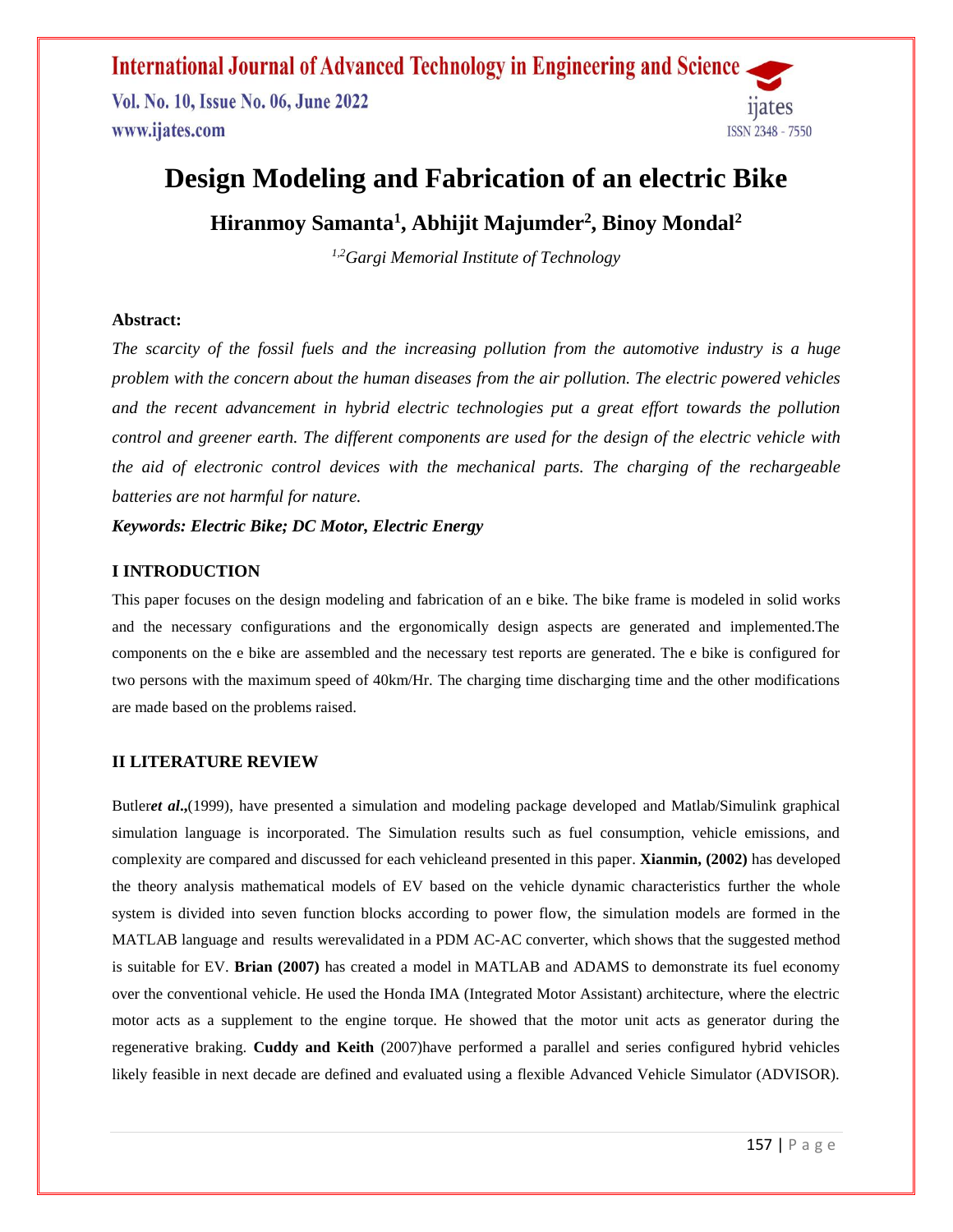Vol. No. 10, Issue No. 06, June 2022 www.ijates.com

ISSN 2348 - 7550

The comparison has made between diesel powered hybrids vehicles to a comparable technology diesel powered internal combustion engine vehicle.

**Bauml and Simic (2008)**havediscussed the importance of vehicle simulations in designing the hybrid electric vehicles. A series hybrid electric vehicle simulation with the simulation language Model was developed. **Zhou and Chang** (2008)have established powertrain dynamic simulation model of an integrated starter/generator (ISG) hybrid electric vehicle (HEV) using Simulink. The parallel electric assist control strategy (PEACS) was researched and designed. **Kuen-Bao** (2008) described the mathematical modeling, analysis and simulation of a novel hybrid power train used in a scooter. The models for the hybrid electric scooter are established using the Matlab/Simulink environment. Daniel (2007) designed, developed and implemented a series hybrid electric vehicle. He showed that the vehicle runs well in the electric mode and left the hybrid conversion as future expansion. Before developing the hardware part, he did a simulation using PSCAD/EMTDC and validated the simulated results using the hardware he developed. **Emadi***et al*.,(2008) focused more on power electronics as an enabling technology for the development of plug-in hybrid electric vehicles and implementing the advanced electrical architectures to meet the demands for increased electric loads.

#### **III COMPONENTS OF E – BIKE**

It works on the principle that the electromotive force of an A.C. motor which receives electrical energy stored in D.C. battery is converted with the help of D.C. to A.C. converter. The Electric bike consists of following components viz, DC motor, Frame, Platform, Battery**,**Drive etc.

**Frame:**The Frame is made up of M.S. along with some additional light weight components. The frame is designed to sustain the weight of the person driving the unit, the weight of load to be conveyed and also to hold the accessories like motor. Also it should be design to bear andovercome the stresses which may arise able to due to different driving and braking torques and impact loading across the obstacles. It is drilled and tapped enough to hold the support plates.

**DC Motor:** DC motor has been fitted out with the controller and the drive mechanism of the bike.



**Fig. 1.DC motor**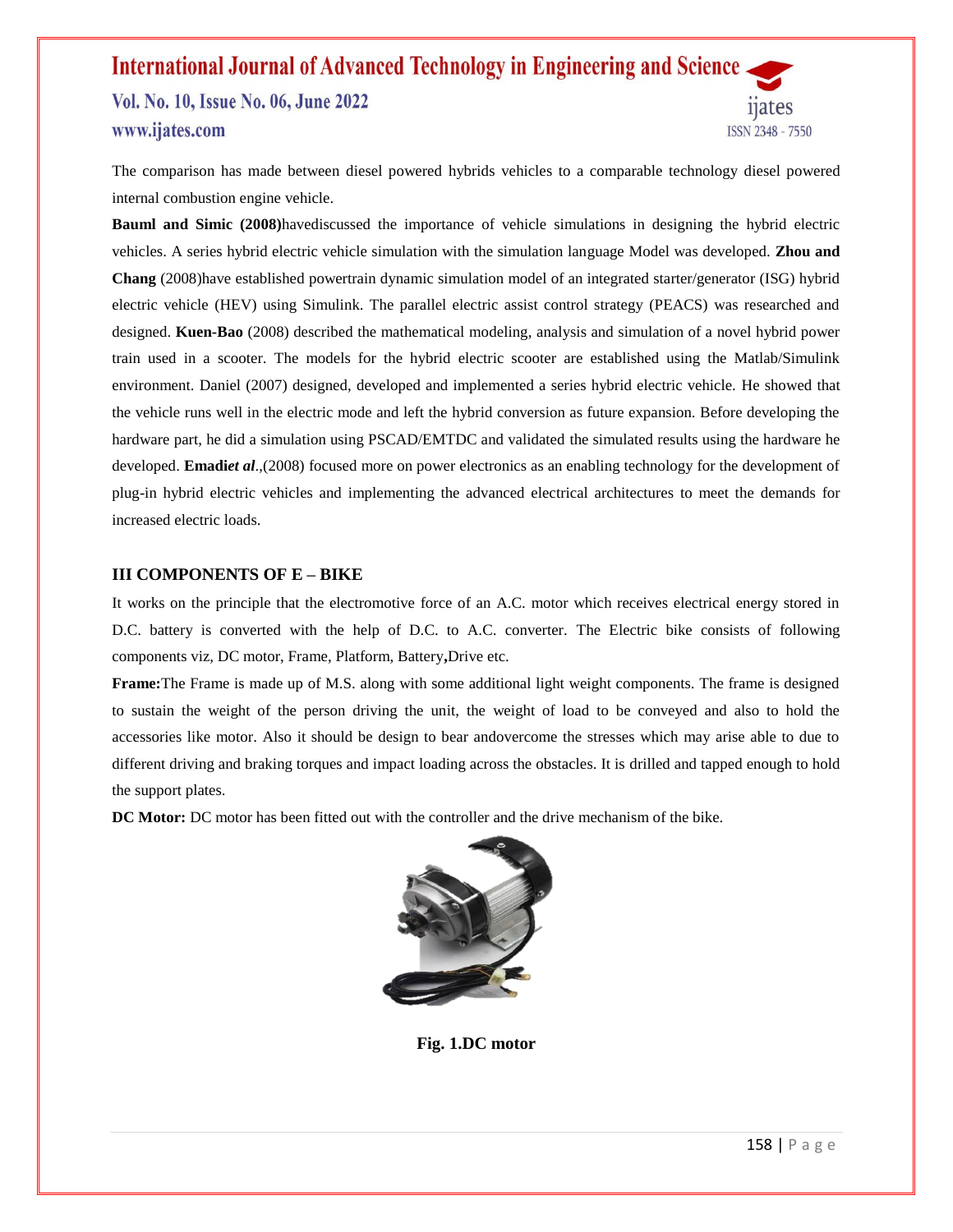Vol. No. 10, Issue No. 06, June 2022 www.ijates.com



**Battery:**The battery also acts as a condenser in a way that it stores the electric energy produced by the generator due to electrochemical transformation and supply it on demand.Battery is also known as an accumulator of electric charge. This happens usually while starting the system.4 batteries of 24 Volt 60amp used.



**Fig.2. Battery**

**Chain Drive:** A Chain is an array of links held together with each other with the help of steel pins. This type of arrangement makes a chain more enduring, long lasting and better way of transmitting rotary motion from one gear to another.The major advantage of chain drive over traditional gear is that, the chain drive can transmit rotary motion with the help of two gears and a chain over a distance whereas in traditional many gears must be arranged in a mesh in order to transmit motion.



### **Fig.3. Chain drive**

Controller: Forward type e rickshaw controller has been used to couple the 650 Watt DC motor.



**Fig.4. E –bike controller**

**Braking System:** For the braking system it is convenient to use braking system used in band brake system which consist of spring loaded friction- shoe mechanism, which is driven with the help of hand lever.

Sprockets have many engaging teeth but gears have only one or two.

- $\triangleright$  The teeth of a gear touch and slip against each other but there is basically no slippage in case of sprocket
- $\triangleright$  The shape of the teeth is different in gears and sprockets.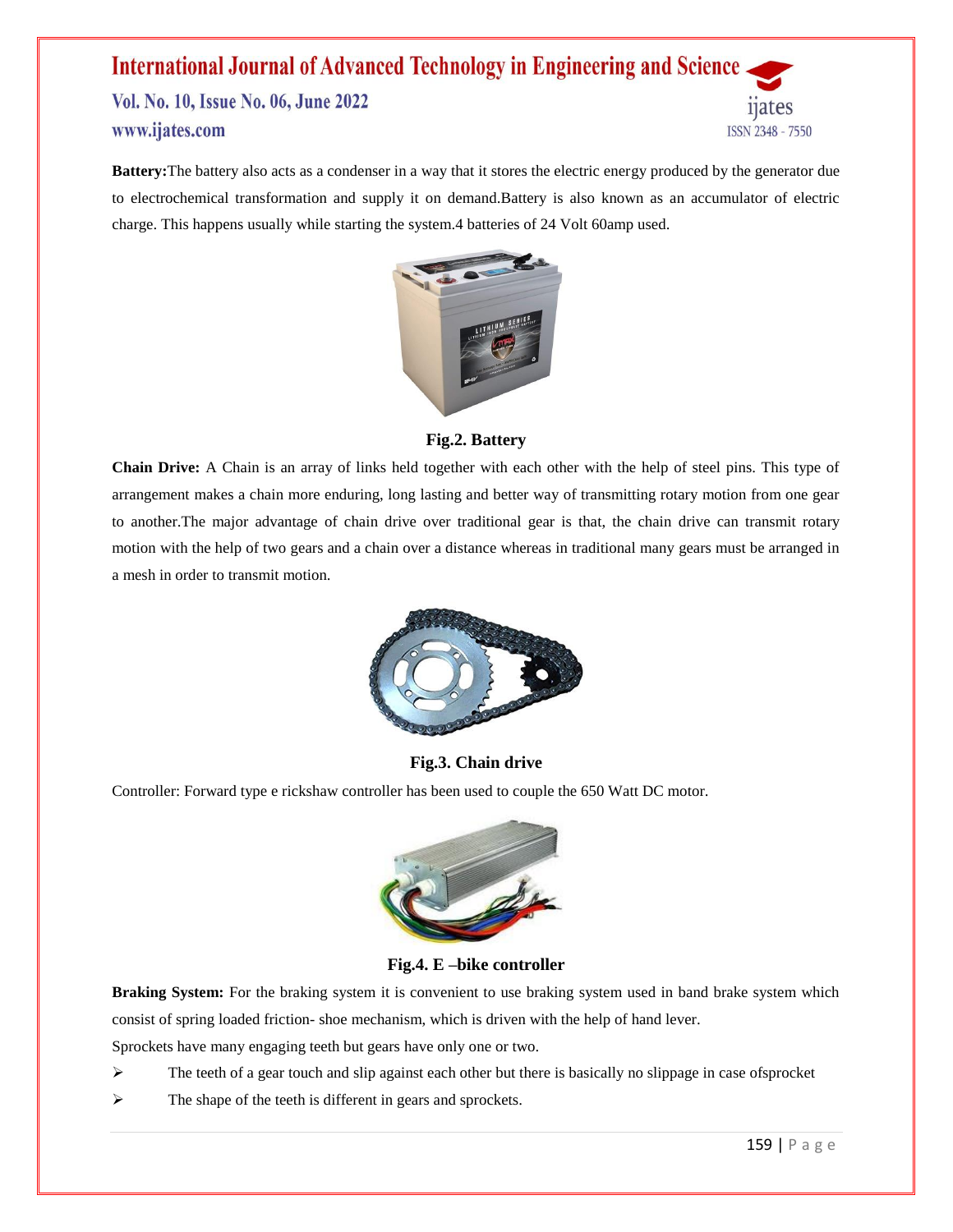Vol. No. 10, Issue No. 06, June 2022 www.ijates.com







**Fig.5. Drum Brake** Fig.6 the electric bike

### **IV CONCLUSIONS**

The model of the electric bike is run successfully and the charging, Discharging time and the braking force and other parameters are checked successfully. Forward and reverse type controller has been encountered.

#### **REFERENCES**

- 1. K. L. Butler, M. Ehsani, and P. Kamath, "A matlab-based modeling and simulation package for electric and hybrid electric vehicle design," IEEE Transactions on vehicular technology, vol. 48, no. 6, pp. 1770– 1778, 1999.
- 2. M. Xianmin, "Propulsion system control and simulation of electric vehicle in matlab software environment," in Intelligent Control and Automation, 2002. Proceedings of the 4th World Congress on, vol. 1, pp. 815–818, IEEE, 2002.
- 3. B. S.-M. Fan, "Modeling and simulation of a hybrid electric vehicle using matlab/simulink and adams," Master's thesis, University of Wa-terloo, 2007.
- 4. K. Tammi, T. Minav, and J. Kortelainen, "Thirty years of electro-hybrid powertrain simulation," IEEE Access, vol. 6, pp. 35250–35259, 2018.
- 5. A. Bolzoni, A. La Bella, D. Moschetta, G. Musacci, G. Gruosso, G. S. Gajani, M. A. Boot, L. Bellini, A. Canepa, D. Cardella, et al., "Object based modelling of hybrid electrical vehicle and power management control," in Research and Technologies for Society and Industry Lever-aging a better tomorrow (RTSI), 2015 IEEE 1st International Forum on, pp. 534–540, ieee, 2015.